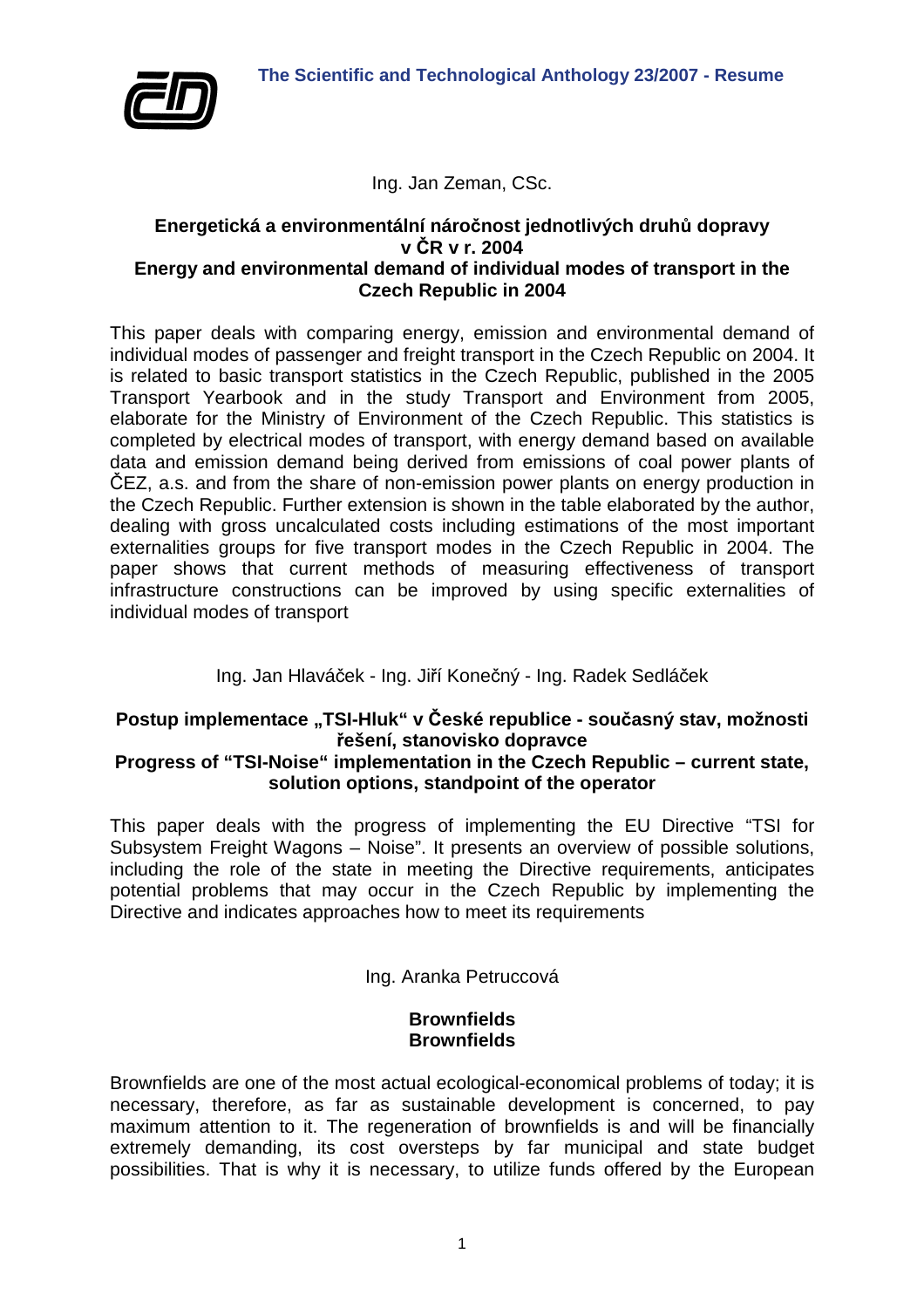

Union to the greatest extent possible (structural funds, the Cohesion fund and other programmes prepared especially for this issue).

doc. MUDr. Milan Tuček, CSc.

# **Zdravotní způsobilost u železničních profesí Medical fitness assessment of railway occupations**

The author describes the present situation in medical fitness assessment of railway occupations in the Czech Republic in context with transposition of EU directives in the field of occupational health and safety into national legislation. Occupational medical services as a medical part of occupational health services are defined as a complex of preventive medical examinations, workplace inspections, consultations, and recommendations provided by medical staff (occupational physicians and nurses). The core competences of recognized occupational physician are listed.

# František Verner

## **Jazyková a komunikační studie CER/EIM/UIC; První výsledky Language and Communication Study CER/EIM/UIC; First Results**

České dráhy, a.s. participates in three working groups of CER "Language and Communication Study", aimed at engine drivers and other on board staff to be assigned in the future period in cross-border interoperable service. The paper deals with the orientation and progress of work of these groups, their purpose being to provide both CER and ERA with documents for amendments of TSI Subsystem "Traffic Operation and Management", to provide DG TREN of the European Commission with documents to complete the directive draft on the certification of employees mentioned above and to provide European railway undertakings with a tool for assessment of language competency. Activities on CER language study had been started in September 2006 and representatives of UIC (Safety Platform), CER Board and other European railway undertakings and Infrastructure managers (20 railway companies altogether) are included in working groups.

## Ing. Antonín Blažek

## **VUZ - zkušenosti po roce působení jako notifikovaná osoba VUZ - experiences after one year operation as the Notified Body Institute**

The article is concerned with the questions of Railway Research Institute activities as a Authorized, more precisely the Notified Body Institute for activities as regards conformity assessment of interoperability constituents and subsystems of the trans-European rail system provided by the Act. No. 22/1997 Coll. as amended on Product Technical Requirements by means of Government Regulation No. 133/2005 Coll. It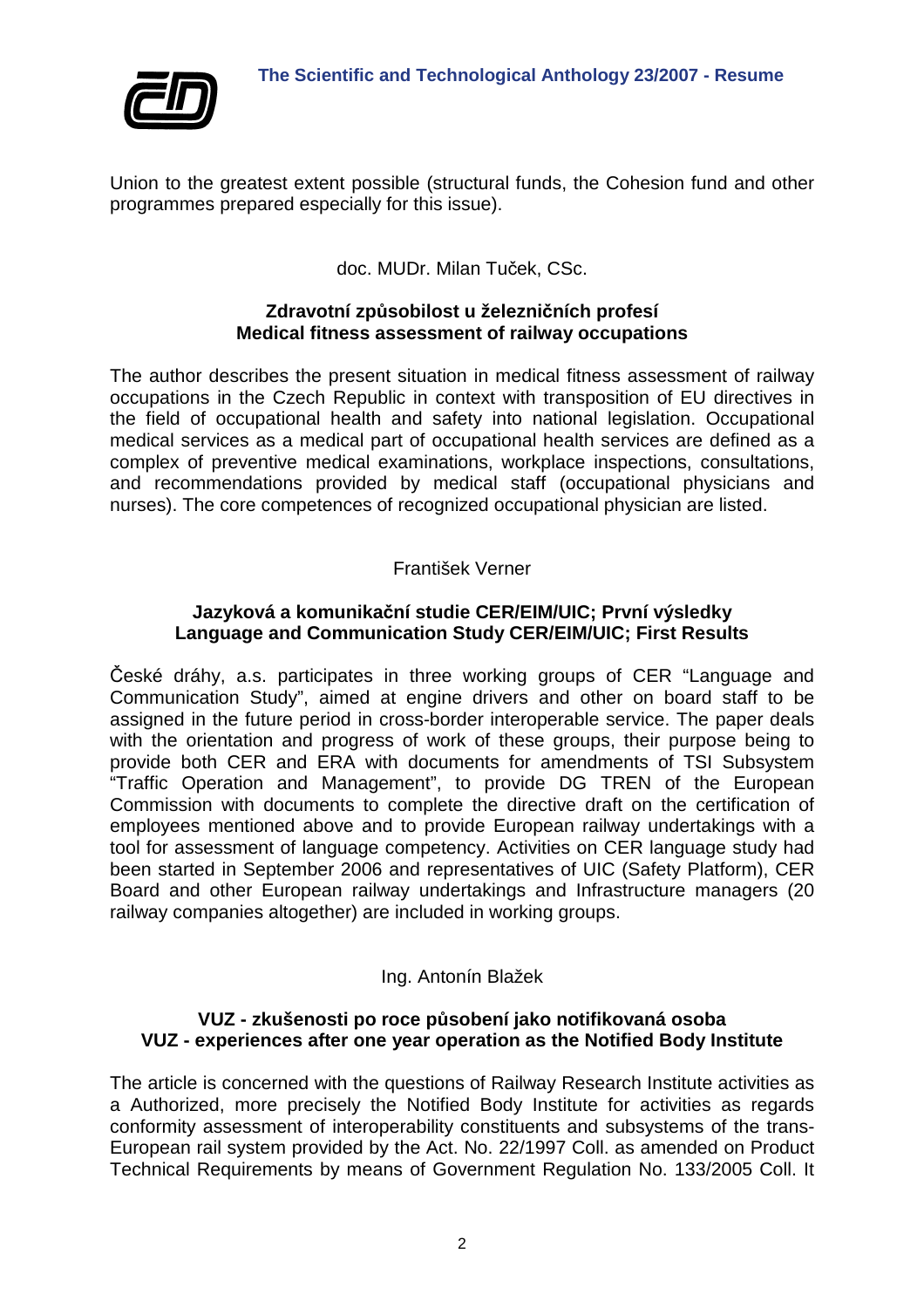

contains the first experience and knowledge from the orders preparation and realization after one year operation as the Notified Body Institute. It also states some findings and recommendations resulting from the meetings of Notified Bodies (NB-Rail) - coordination groups that operate in the area of trans-European rail system within FU.

# Ing. Pavel Špráchal

#### **Systém managementu jakosti v nákladní dopravě Českých drah, a.s. Quality management system at České dráhy, a.s. freight transport**

The paper deals with the process of project realization for quality system management implementation and its consecutive certification at the freight segment of the company České dráhy, a.s. over the years 2004-2007, with its procedures and benefits for increasing company competition.

# Ing. Petr Červinka

# **Výměna dat o zásilkách mezi evropskými dopravci a zapojení ČD, a.s. Data exchange concerning consignments between European carriers and involvement of ČD, a.s.**

European railway undertakings have been introducing consignment note data exchange from the early nineties already with objective to rationalize consignments hand-over. Several technical options exist: a central system ORFEUS and two main bilateral exchange solutions. ORFEUS covers most of Western Europe. Eastern countries choose bilateral exchange for many reasons. Consignment data exchange is a preparation and prerequisite for the abolition of paper documents and for their replacement with an electronic consignment note.

# Ing. Miloš Procházka

# **Implementace controllingu v prostředí SAP CO ve společnosti České dráhy, a.s. Controlling implementation in the SAP CO environment at the company České dráhy, a.s.**

The paper deals with the progress of Controlling Implementation in the SAP CO environment of SAP / R3 system at the company České dráhy, a.s. over the years 2004 - 2007. It introduces more deeply the contents of Phase  $3 - 5$  of the project which served as basis for rolling stock performance managing.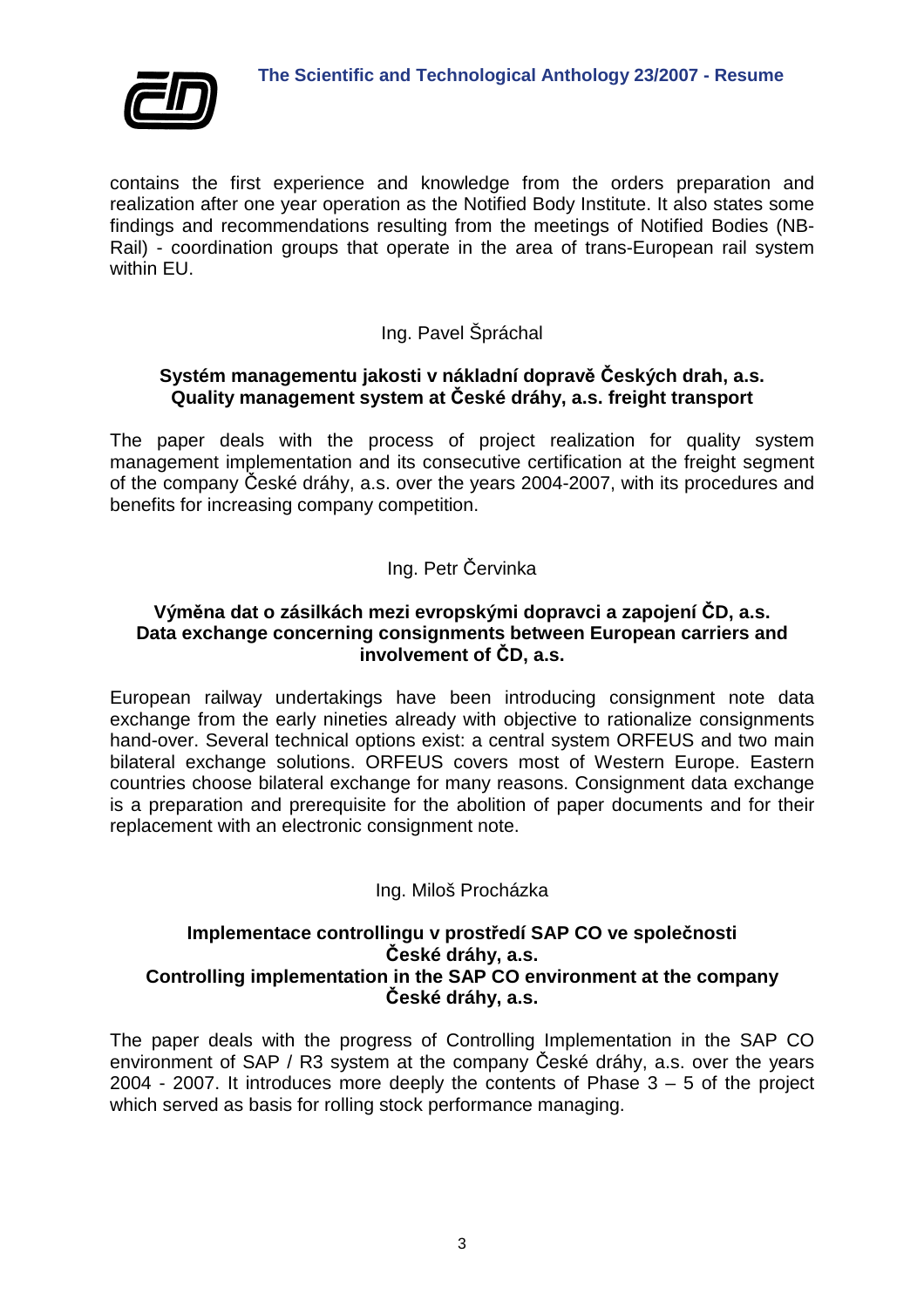

# Ing. Mgr. Robert Číhal, CSc.

#### **Číselník základních bodů jako integrační nástroj IS infrastruktury a dopravy Code list of basic points as an integration tool of the infrastructure and transport IS**

Various aspects of computer supported systems of the track and rails network description, using the "point and edge" method as recorded according to the IS needs and regulations, based on the geodetic and construction basis and railway localities described for transport operation purposes are discussed in the report. Apart from individual needs of individual tasks usage up-to-date, current international demands resulting from EU directives are taken into consideration as well. The method of the needed entities hierarchization is designed as a possible way of supporting standardization and mutual data certification, followed by relations construction defined between the patterns and their images. The results of IS projects currently prepared by ČD or SŽDC respectively dealing with these problems, are used in the paper.

## Ing. Petr Kolář

#### **Radioblok Radioblock**

The current situation on regional lines definitely requires introducing a control command system that would reduce operation costs of railway traffic control and installation maintenance and bring an increase of safety and speed on these lines. This paper aims to bring information on perspective technical equipment called "Radioblock", which has all necessary prerequisites to meet the requirements mentioned above and to enable a competitiveness increase of railway transport also on regional lines, being operated at present pursuant to Regulation ČD-D3.

> Ing. Martin Lidmila, Ph.D. - Ing. Leoš Horníček, Ph.D. - doc. Ing. Hana Krejčiříková, CSc. - prof. Ing. Petr Tyc, DrSc.

#### **Srovnávací měření modulů přetvárnosti podle metodiky ČD a DB - informace o výsledcích grantu MD ČR Comparative Measurements of Moduli of Deformation in Accordance with Czech and German Methodologies – Results of Grant Project of Ministry of Transport**

The paper deals with the results of comparative measurements of moduli of deformation in accordance with Czech and German methodologies. Measurements were carried out on subbalast layers of track bed model in the experimental box and also on sand and soil in-situ. Correlations between the static modulus of deformation